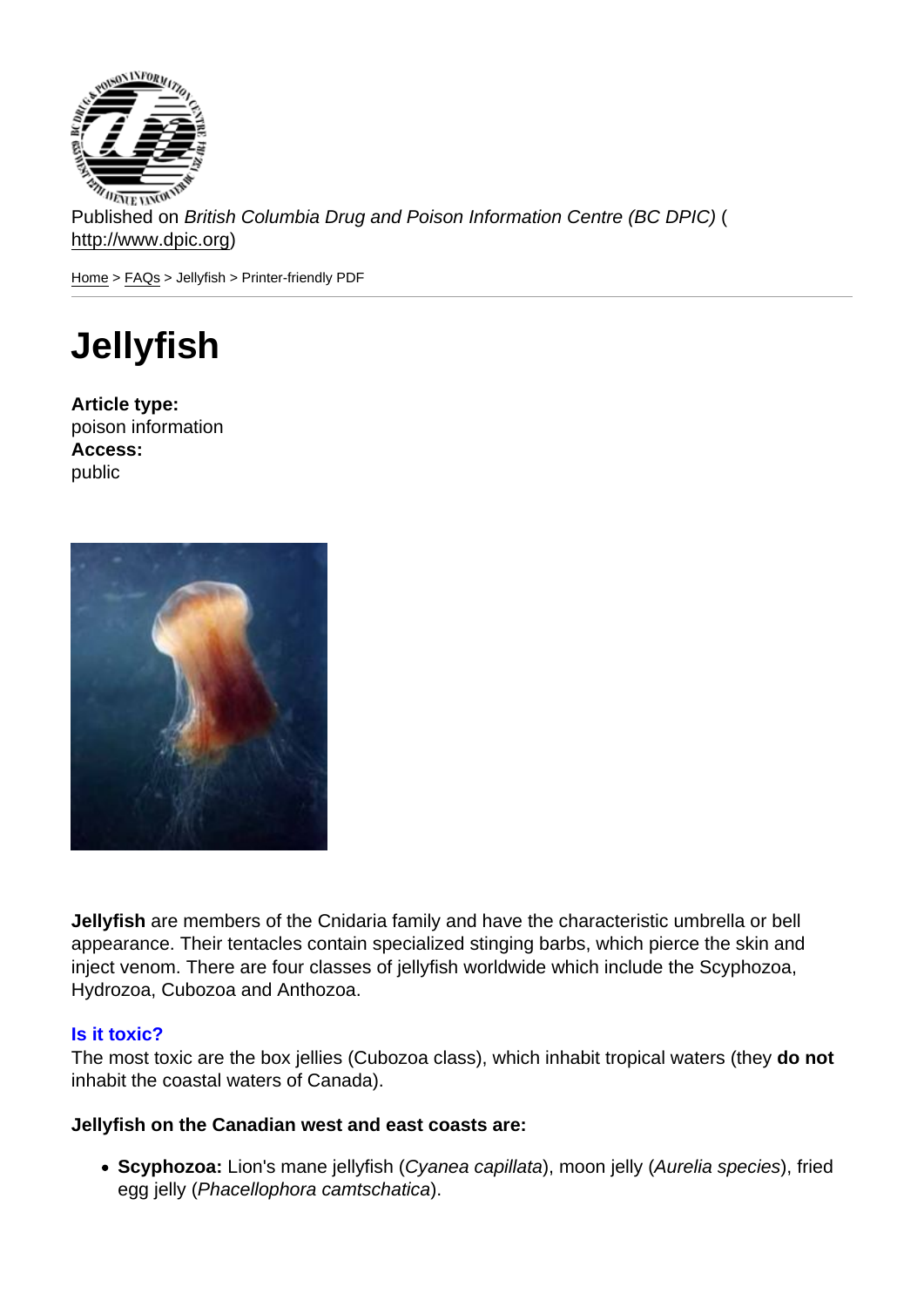**Hydrozoa:** water jelly (Aequorea aequorea).

The lion's mane has a purple-red color and resembles a mane of hair floating in the water. Tentacles can be up to 30 meters long. It may cause an unpleasant sting, which lasts for several hours.

The moon and water jellies are translucent and the fried egg jelly has a yellowish translucent appearance; they have a very mild sting.

## **Health Effects (from jellyfish in Canadian coastal waters):**

**Eye:** A sting directly to the eye may cause severe pain, tearing, redness, swelling of eyelids and potential injury to the cornea.

**Skin:** Immediate pain and stinging may last several hours. Small raised blanched bumps or welts develop and the area may become reddened. Linear or whip-like marks from contact with the tentacles are common

#### **What to do (for jellyfish stings in Canadian coastal waters):**

**Eyes:** Rinse eyes with a gentle stream of **salt water** (not fresh water) for 15 minutes by any of the following methods:

- Pour a gentle stream of **salt water** from a jug or clean teapot over the eye from the inside corner by the nose, across the eye, flowing out towards the ear.
- Submerge eye in a container of **salt water**. Have patient open and close eye.
- Young children may be wrapped like a mummy in a towel with arms at side and held over the sink or tub or laid on counter during flushing.

If you have a sting directly to the eye, flush eye first and then **go to an Emergency department** for an ocular exam and assessment. If you have any questions or concerns, **contact the Poison Control Centre**.

## **Skin:**

- Flush area with a gentle stream of **seawater.**
- Do not use vinegar for stings from jellyfish in Canadian coastal waters. It may worsen the sting.
- Do not urinate on the sting area or flush with fresh water or alcohol, as this may cause firing of stingers.
- After flushing area, remove any remaining tentacles by scraping with a plastic card or dull edge of a knife.
- For jellyfish stings from outside of Canadian coastal waters, **contact the Poison Control Centre.**

If symptoms persist after the above first aid measures or you have any questions or concerns, **contact the Poison Control Centre.**

**How can I prevent exposure?** Do not touch jellyfish even if they are lying on the beach.

**Need more information:** Call the Poison Control Centre.